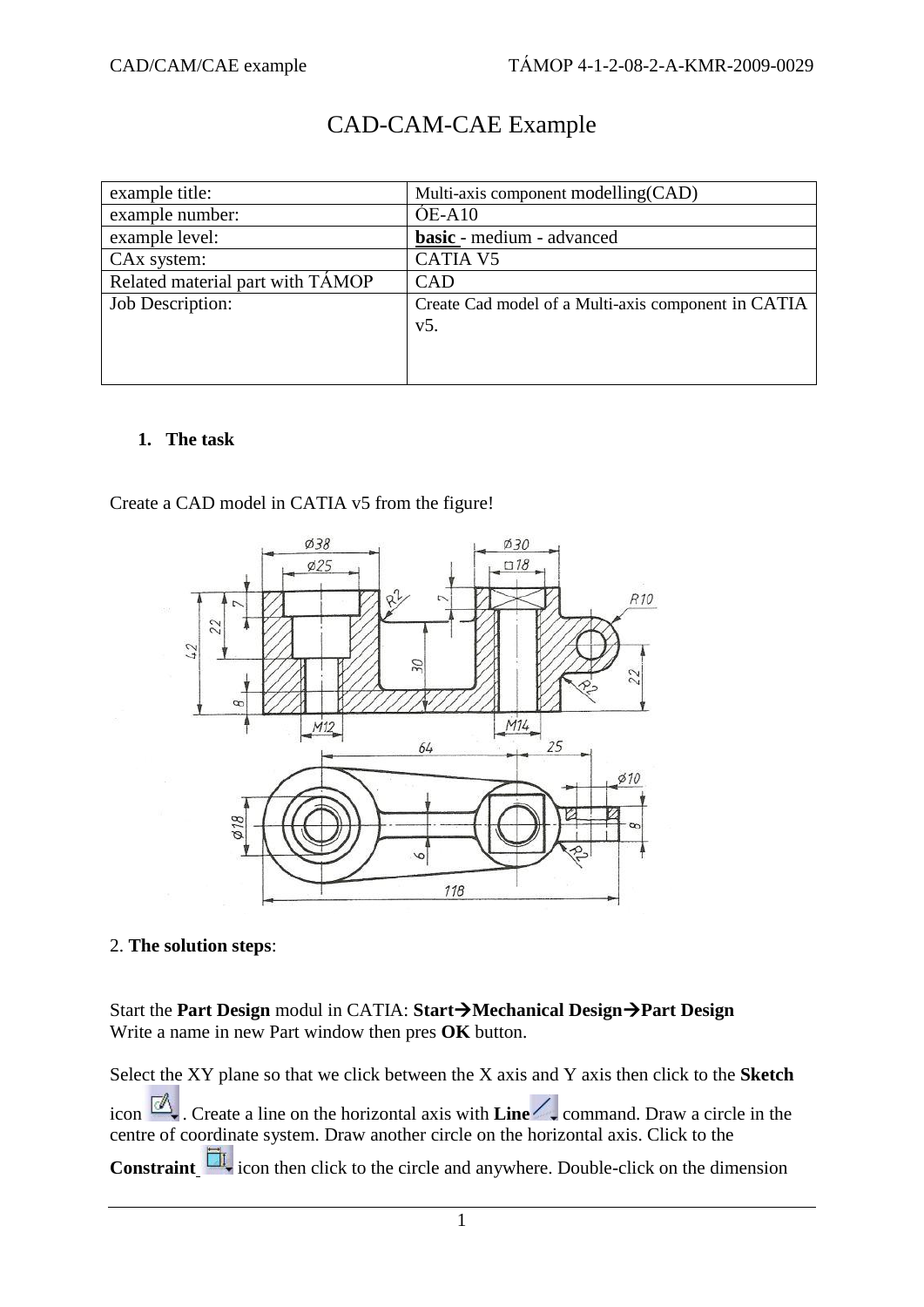text and write the exact size. Click to the **Line icon to** draw a line. Draw two line between the two circles. See the picture. Click on the **Constraint** icon and click to the line and one of them circle. Then click right mouse button. A new menu is opened. Here select the Tangency.



Next step is to click on the Quick Trim Icon  $\mathcal{Q}_\bullet$ . Select the arc you wish to be deleted from Circle. When you are done with the profile then click on the **Exit workbench** icon to exit.



Select Sketch.1 as the profile to be extruded. Click Pad  $\Box$  icon. The Pad Definition dialog box appears and the application previews the pad to be created. Enter 12 in the Length field to increase the length value.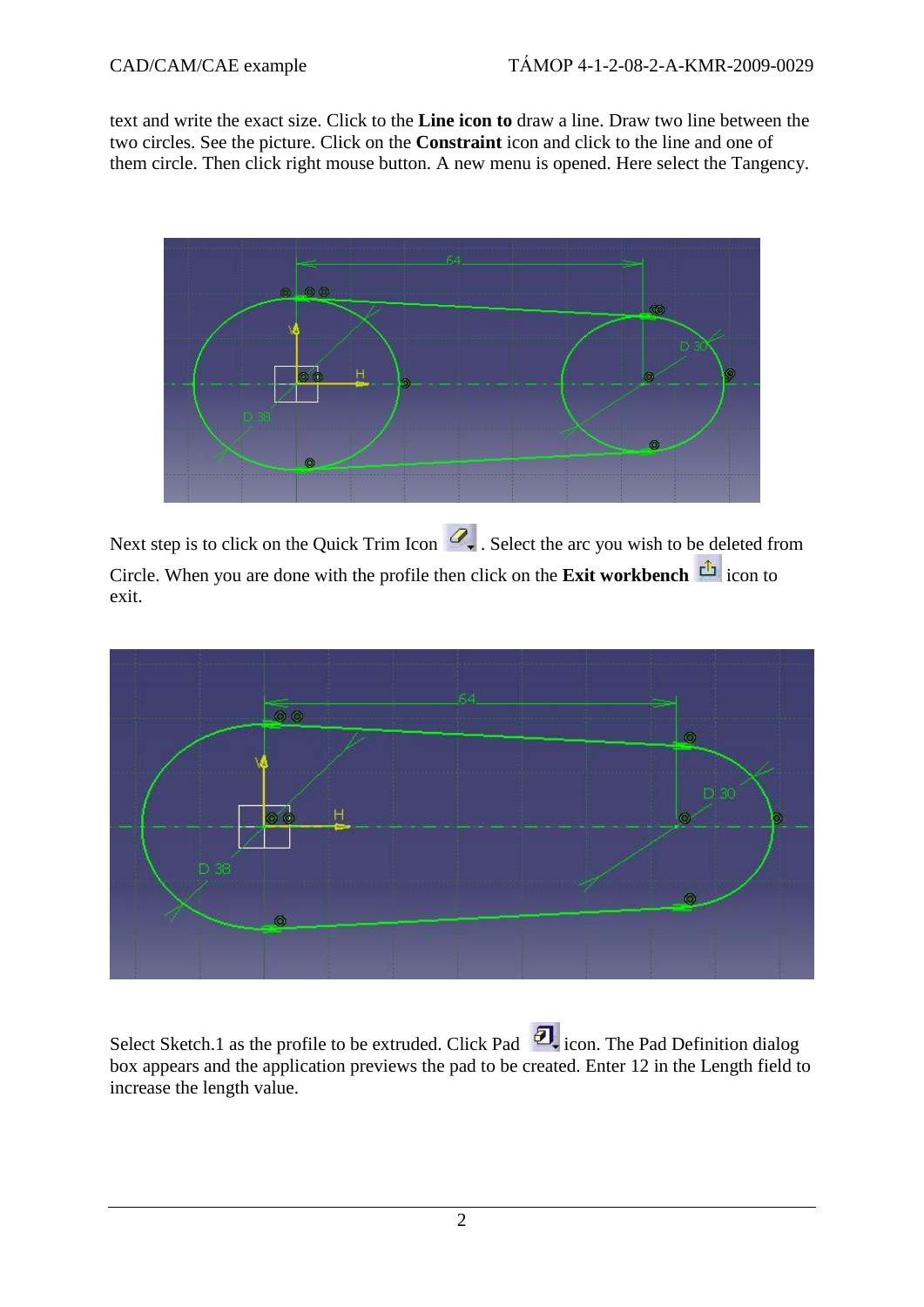

The next step is to use the following sketch (top view is essentially a profile of the holes not included):



Similarly to the previous Sketch of the two circles fit the rounded profile in the previous Sketch in form, we have this command **Coincidence** profile and clicking on the circle can be done. Then connect the two circles in the middle of the horizontal lines that are parallel and ending points of the match circles, their distance from the central axis of 3-3 mm. This can be done with two lines, they are properly aligned and parallel and the intersection in order to decide that a rectangle to fit us in circles, which likewise intersects the profiles according to

given dimensions, then the circles obstruction lines on the **Quick Trim** command to cut

it. As fit the current profile protruding elements. Click Exit workbench  $\overline{C}$  to exit the Sketcher.

Click **Multi-Pad**  $\overline{\omega}$  icon. Select Sketch.2 that contains the profiles to be extruded. Note that all profiles must be closed and must not intersect. In case a profile would be open, the application would not take it into account.

The Multi-Pad Definition dialog box appears and the profiles are highlighted in green. For each of them, you can drag associated manipulators to define the extrusion value.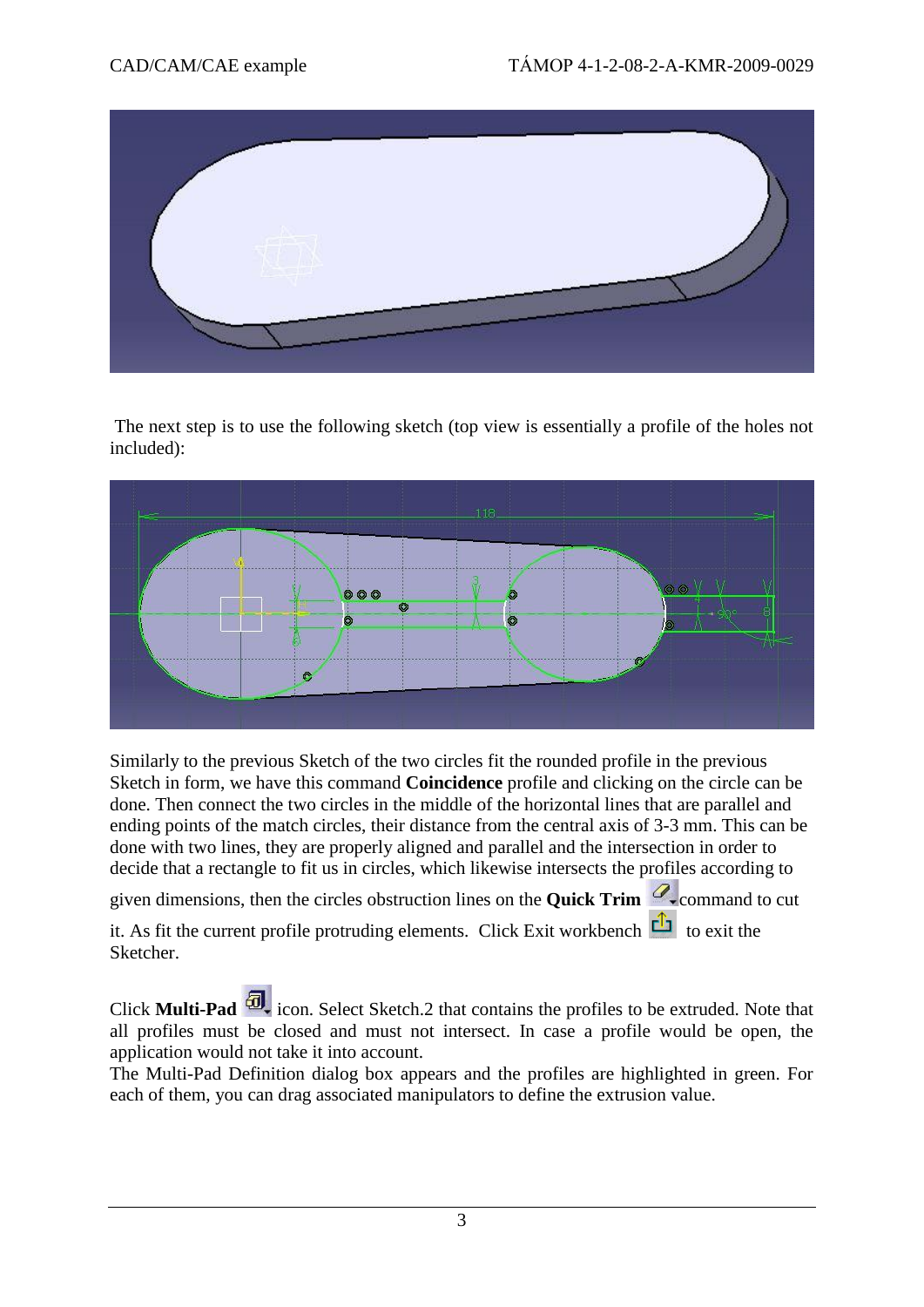| Type:                  |                     | Dimension                          |                                      | Type:            | Dimension         |   |
|------------------------|---------------------|------------------------------------|--------------------------------------|------------------|-------------------|---|
| Length:                |                     | 0 <sub>mm</sub>                    | ÷                                    | Length:          | <b>Omm</b>        | W |
| Limit:                 |                     | No selection                       |                                      | Limit:           | No selection      |   |
|                        | Domains             |                                    |                                      | Direction        |                   |   |
| Nr                     | Thickness<br>Domain |                                    |                                      | Normal to sketch |                   |   |
| 1                      |                     | Extrusion domai<br>Extrusion domai | 20 <sub>mm</sub><br>22 <sub>mm</sub> | No selection     |                   |   |
| $\frac{2}{3}$<br>$4 -$ |                     | Extrusion domai<br>Extrusion domai | 34 <sub>mm</sub><br>34mm             |                  | Reverse Direction |   |
|                        |                     |                                    |                                      |                  |                   |   |
|                        |                     |                                    |                                      |                  |                   |   |
|                        |                     |                                    | $<<$ Less                            |                  |                   |   |

The red arrow normal to the sketch indicates the proposed extrusion direction. To reverse it, you just need to click it.

The Multi- Pad Definition dialog box displays the number of domains to be extruded. In our example, the application has detected seven extrusions to perform, as indicated in the Domains section. Select **Extrusion domain.1** from the dialog box. Extrusion domain.1 now appears in blue in the geometry area. Specify the length by entering a value. Enter 20mm. You need to repeat the operation for each extrusion domain by entering the value of your choice. Select **Extrusion domain.2** and **Extrusion domain.3** and **Extrusion domain.4** enter 22mm and 34mm and 34 mm respectively.



Preparation of holes

Preparation of the left three levels holes.

Click on the top of the larger cylinder body then click the Hole  $\overline{\textcircled{\textbf{I}}}$  command.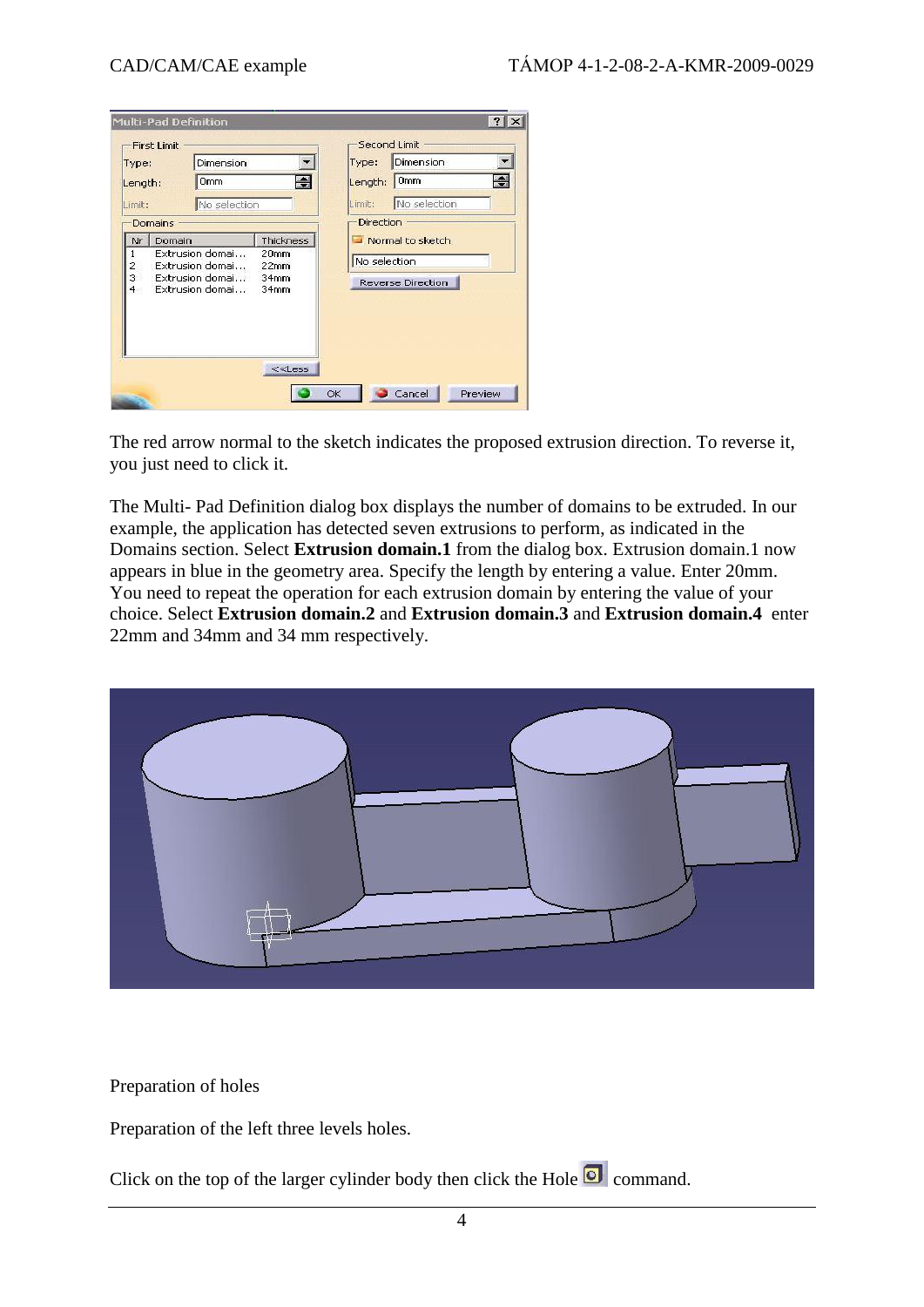We exact location of the hole with Positioning Sketch; here it is enough if the point of the circle with Concentricity constrain, so we get centre bore.

Set the **Up to last** parameters in the extension tab. Set the **Counterbored** parameters in the Type tab. Enter 18 mm in the Diameter field. Enter 22 mm in the Depth field.

| ? X <br><b>Hole Definition</b>                                               | $ ?  \times$<br><b>Hole Definition</b> |
|------------------------------------------------------------------------------|----------------------------------------|
| Extension<br>Type<br>Thread Definition                                       | Extension<br>Type<br>Thread Definition |
| $\overline{\phantom{a}}$<br>Up To Last                                       | $\blacktriangledown$<br>Counterbored   |
| 丹<br>日的<br>Diameter: 10,106mm<br>42mm<br>H<br>Depth:                         | -Parameters                            |
| No selection<br>Limit :                                                      | 日兵<br>18mm<br>Diameter:                |
| $\Rightarrow$<br>Omm<br>Positioning Sketch<br>Offset:                        | E<br>22mm<br>Depth:                    |
| M                                                                            |                                        |
| Direction<br><b>Bottom</b><br>Reverse<br>Trimmed<br>$\overline{\mathcal{R}}$ | Anchor Point                           |
| Ĥ<br>Normal to surface<br>Angle: 120deg                                      | Extreme<br>$\bigcirc$ Middle           |
| No selection                                                                 |                                        |
| OK<br>e                                                                      |                                        |
| Cancel<br>Preview                                                            | Cancel<br>۵<br>OK<br>Preview           |
| <b>Hole Definition</b>                                                       | ? x                                    |
| Type<br><b>Thread Definition</b><br>Extension                                |                                        |
| $\blacksquare$ Threaded                                                      |                                        |
| Bottom Type                                                                  |                                        |
| Dimension<br>Type:<br>No selection<br>Bottom Limit:                          | $\blacktriangledown$                   |
| - Thread Definition                                                          | Standards                              |
| Metric Thick Pitch<br>Type:                                                  | Add<br>$\blacktriangledown$            |
| Thread Description: M12                                                      | $\vert \cdot \vert$<br>Remove          |
| 10,106mm<br>Hole Diameter:                                                   | EØ                                     |
| 7 <sub>mm</sub><br>Thread Depth:                                             | E                                      |
| 42mm<br>Hole Depth:                                                          | EØ                                     |
| $1,75$ mm<br>Pitch:                                                          | 日的                                     |
| Right-Threaded O Left-Threaded                                               |                                        |
|                                                                              | OK<br>Cancel<br>Preview                |

You can also define a threaded hole by clicking the Thread Definition tab and selecting the Threaded button to access the parameters you need to define. Select the **Dimension** parameter in the Bottom Type field. Select the **Metric thick pitch** parameter in Thread Definition Type field. Select the **M12** parameter in the Thread Description field. Enter 13mm value in the Thread Depth field. Check the Right-threaded settings. Click OK. The threaded counterbored hole is created.

Click on the top of the larger cylinder body then click the Hole  $\overline{Q}$  command. Create a new hole with25 mm diameter and 7mm depth blind type parameters.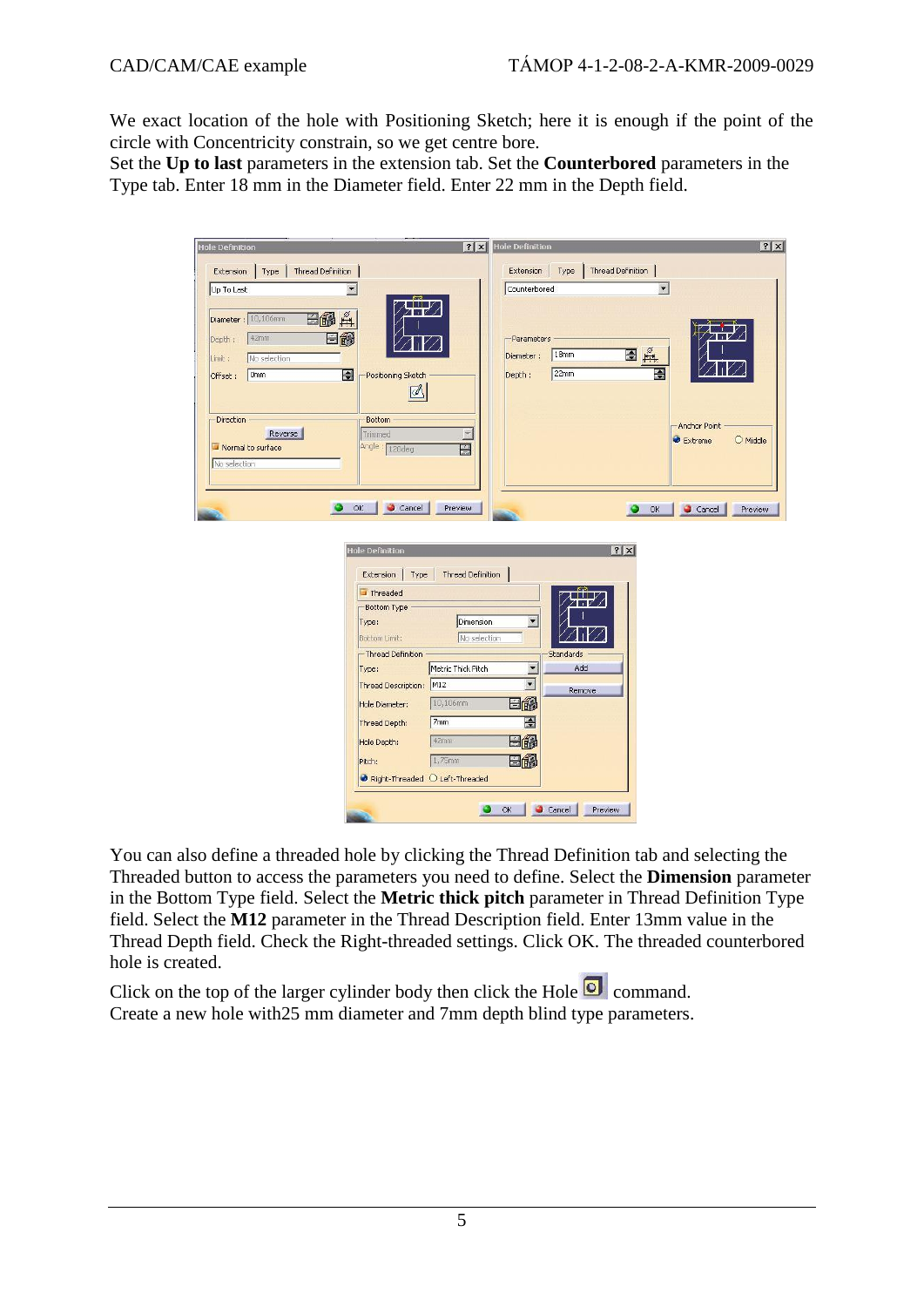

Preparation of the right hole.

Click on the top of the smaller cylinder body then click the Hole  $\overline{\textcircled{\textbf{I}}}$  command. We exact location of the hole with Positioning Sketch; here it is enough if the point of the circle with Concentricity constrain, so we get centre bore.

Set the **Up to last** parameters in the extension tab. You can also define a threaded hole by clicking the Thread Definition tab and selecting the Threaded button to access the parameters you need to define. Select the **Dimension** parameter in the Bottom Type field. Select the **Metric thick pitch** parameter in Thread Definition Type field. Select the **M14** parameter in the Thread Description field. Set the **Support Depth** parameter in the Bottom Type field. Check the Right-threaded settings. Click OK. The threaded hole is created.

Create the last hole in the side of the work piece with Hole command.

Click on the top of the smaller cylinder body then click the Sketch icon. Click on the Centered Rectangle . Click a point in the geometry area or select an existing one. Drag the cursor to create the centered rectangle, then click when you get the size you want.



Give the full dimension and constrain to the profile. When finish then Click Exit workbench to exit the Sketcher.

6